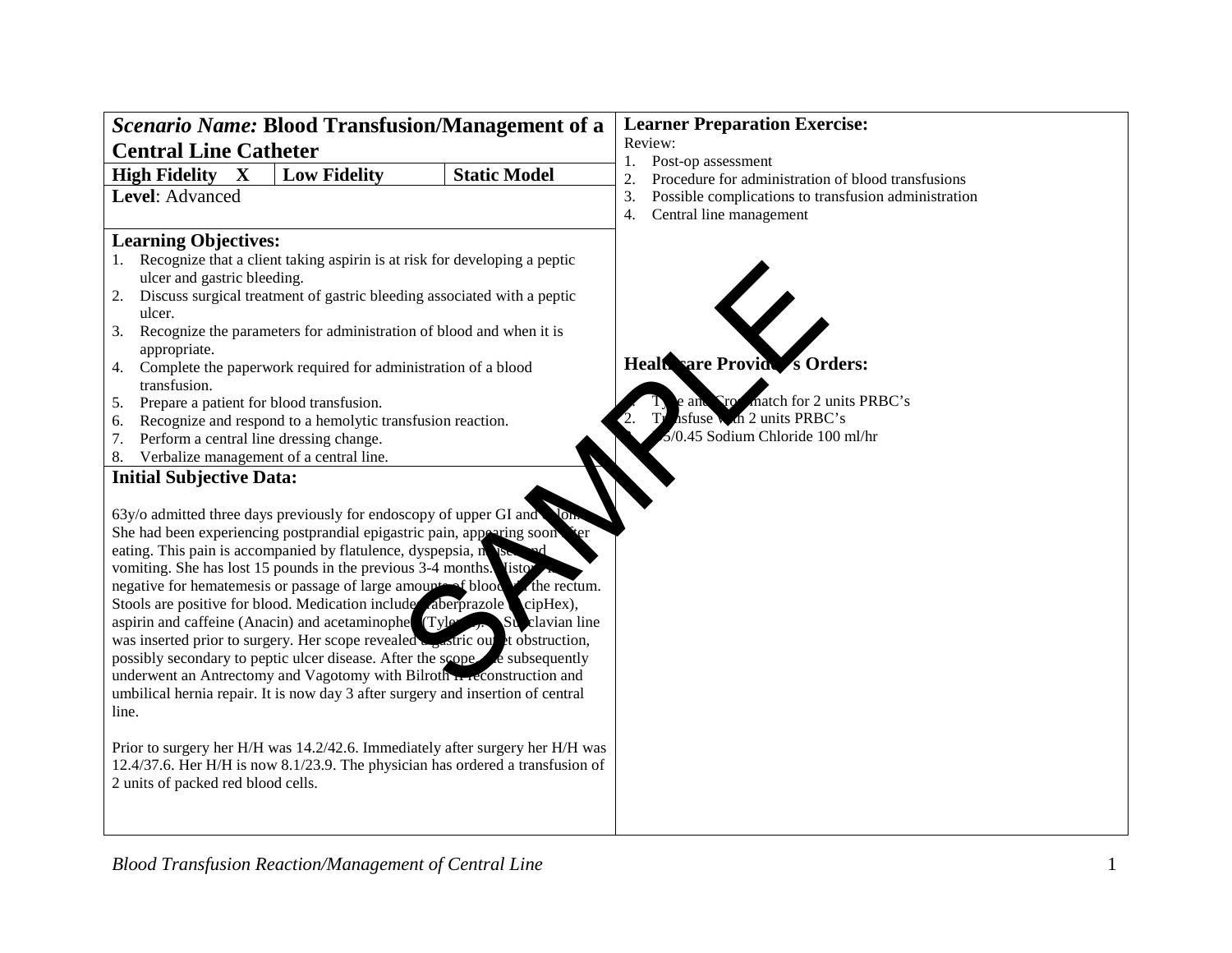| <b>Supplies:</b>                                                                                                                                                                                   |                                                                      |                                                                                                                         |      | <b>Set-up Notes:</b><br>Manikin with central line in right subclavian.                                                                                                                                                                                                    |
|----------------------------------------------------------------------------------------------------------------------------------------------------------------------------------------------------|----------------------------------------------------------------------|-------------------------------------------------------------------------------------------------------------------------|------|---------------------------------------------------------------------------------------------------------------------------------------------------------------------------------------------------------------------------------------------------------------------------|
| <b>IV Supplies</b>                                                                                                                                                                                 | Maintenance fluids infusing.<br>2.<br><b>Dressing/Drain Supplies</b> |                                                                                                                         |      |                                                                                                                                                                                                                                                                           |
| <b>IV Pump</b><br>250 ml Normal Saline<br>1000 ml Normal Saline<br>IV infusion tubing<br>Packed red blood cells with<br>appropriate unit information<br>Triple lumen cath<br>Blood infusion tubing | 2                                                                    | Central line dressing kit                                                                                               |      | 3.<br>Abdominal dressing.<br><b>References:</b><br><sup>V</sup> C Poster Plus. www.arrowintl.com<br>Arrow N<br>S. M. P. Ader, M. L. (2006). Using evidence-based practice to<br>rungs<br>entral live infections. Clinical Journal of Oncology Nursing, 10(6).<br>reduce   |
| <b>Medication Supplies</b>                                                                                                                                                                         |                                                                      | <b>GI/GU Supplies</b>                                                                                                   |      |                                                                                                                                                                                                                                                                           |
|                                                                                                                                                                                                    |                                                                      | Abdominal dressing                                                                                                      |      | De banty, K. M. & Myers, F. E. (2007). Infection control survey report.<br>Vursit 2007, 37(6), 28-37.                                                                                                                                                                     |
| <b>Oxygen Supplies</b>                                                                                                                                                                             |                                                                      | <b>Miscellaneous</b>                                                                                                    |      |                                                                                                                                                                                                                                                                           |
| Nasal cannula<br>O <sub>2</sub> meter<br>Pulse oximeter                                                                                                                                            | 1<br>-1                                                              | <b>Blood permits</b><br>Lab draw equipment<br>Urine specimen cu<br>Monitors Pequir<br>Blood passure cuff<br>Therm neter | et ` | Hurst, S. M. & Keith, B. K. (2005). Innovative solutions: a collaborative effort<br>of critical care oncology. Dimensions of Critical Care Nursing, 24(1), 37-40.<br>Potter, P. A. & Perry, A. G. (2009). Fundamentals of Nursing, $7th$ Ed., Mosby:<br>Elsevier, Canada. |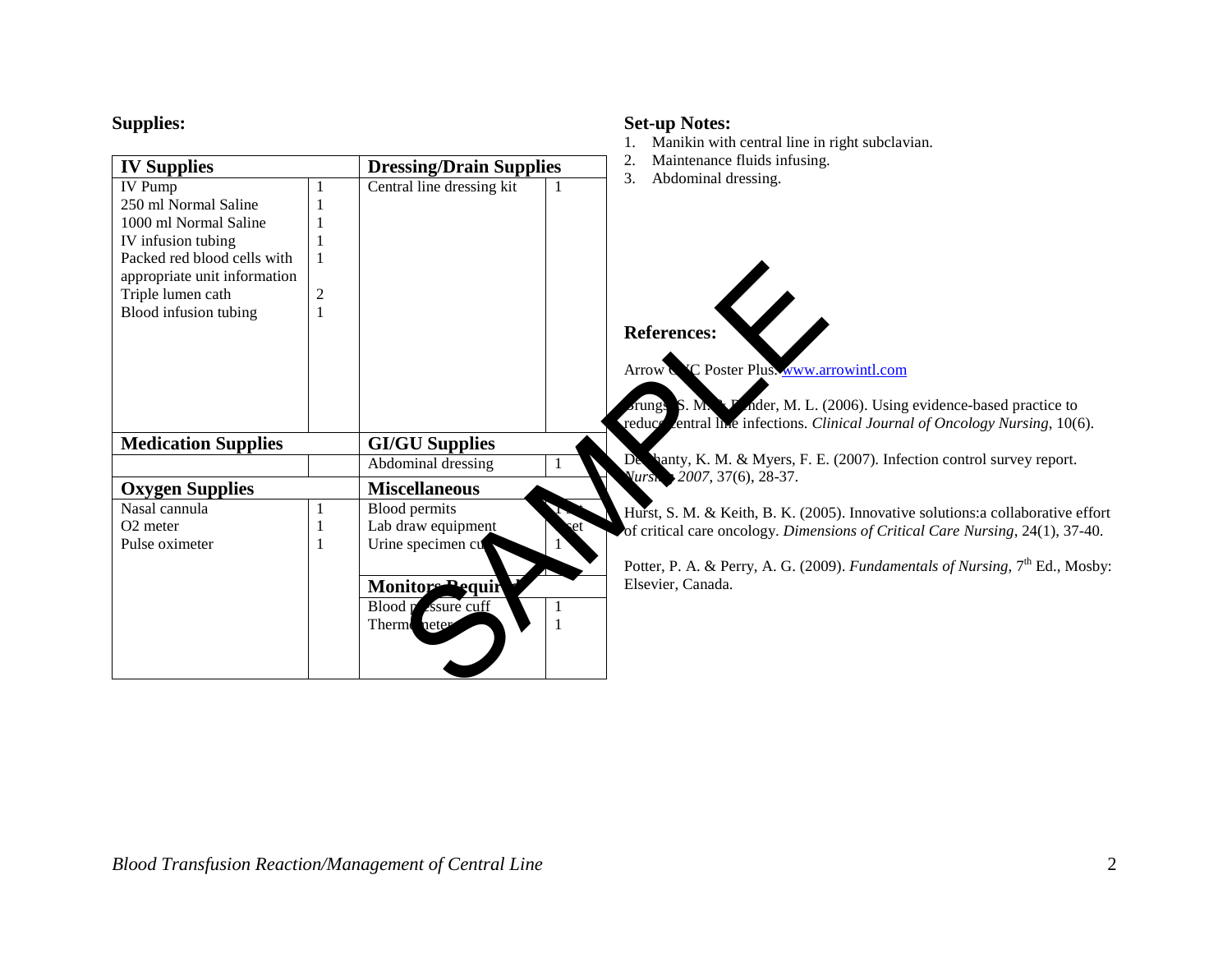Scenario Progression: 3 days post-op and central line insertion. You have just received the morning lab. You have called the physician and received an order to transfuse with packed red blood cells.

|                                                                                                                                                      |                                       | <b>Body System Assessment</b>                        | <b>Patient Finding</b>                                                                                         |
|------------------------------------------------------------------------------------------------------------------------------------------------------|---------------------------------------|------------------------------------------------------|----------------------------------------------------------------------------------------------------------------|
| VS: 98.6-92-18<br>BP: 120/62                                                                                                                         | <b>Initial State</b><br>Pulse Ox: 98% | Neurological Sensory                                 | Awake, alert, oriented X 4.<br>Complains of fatigue when<br>ambulating. Pain 2/10.                             |
| Sinus Rhythm: 92 /min<br><b>Auscultation Sounds:</b><br>Left Lung: Clear                                                                             |                                       | Cardiac                                              | Regular rhythm. Normal heart<br>sounds. Capillary refill 3 secs.<br>$+2$ peripheral pulses.                    |
| Right Lung: Clear<br>Heart: Normal sinus rhythm<br>Bowel Sounds: hypoactive                                                                          |                                       | Pulmonary                                            | Bilateral chest expansion. Slight<br>shortness of breath on ambulation.<br>No chest pain. Breath sounds clear. |
| Airway: Open                                                                                                                                         |                                       | oskeletal<br>Musc                                    | Feels weak.                                                                                                    |
| <b>Monitor Controls</b><br>SpO2: 98%<br>Tperi: 98.6 F                                                                                                |                                       | stina <sup>y</sup><br>$\mathbf{G}$ I)<br><b>OIIN</b> | Incision clean and dry. Abdomen<br>flat/tender. Bowel sounds<br>hypoactive in all quadrants.                   |
| Respiratory Rate: 18 /min                                                                                                                            |                                       | nitourinary (GU)                                     | Clear yellow urine.                                                                                            |
| Blood Pressure: 120/62                                                                                                                               |                                       | Sk Wound                                             | Color pale/cool. No numbness or<br>tingling. Central line in right<br>subclavian clean, no drainage.           |
|                                                                                                                                                      |                                       | <b>Vocal Complaint</b>                               | "I feel weak"                                                                                                  |
|                                                                                                                                                      | <b>Action by Participant</b>          | <b>Lab/Diagnostic Results</b>                        | H/H 8.1/23.9                                                                                                   |
| Complete am assessment/Orders                                                                                                                        |                                       |                                                      |                                                                                                                |
| Type & Cross                                                                                                                                         |                                       |                                                      |                                                                                                                |
| The PRBC's are ready                                                                                                                                 | Go to Fr<br>ne r                      |                                                      |                                                                                                                |
| <b>Facilitator Notes:</b><br>Review transfusion orders<br>Review chart for H & H, allergies, type and crossmatch<br>Teach patient and obtain permits |                                       |                                                      |                                                                                                                |

**Scenario Progression:** The blood has been picked up from the lab for transfusion.

*Blood Transfusion Reaction/Management of Central Line* 3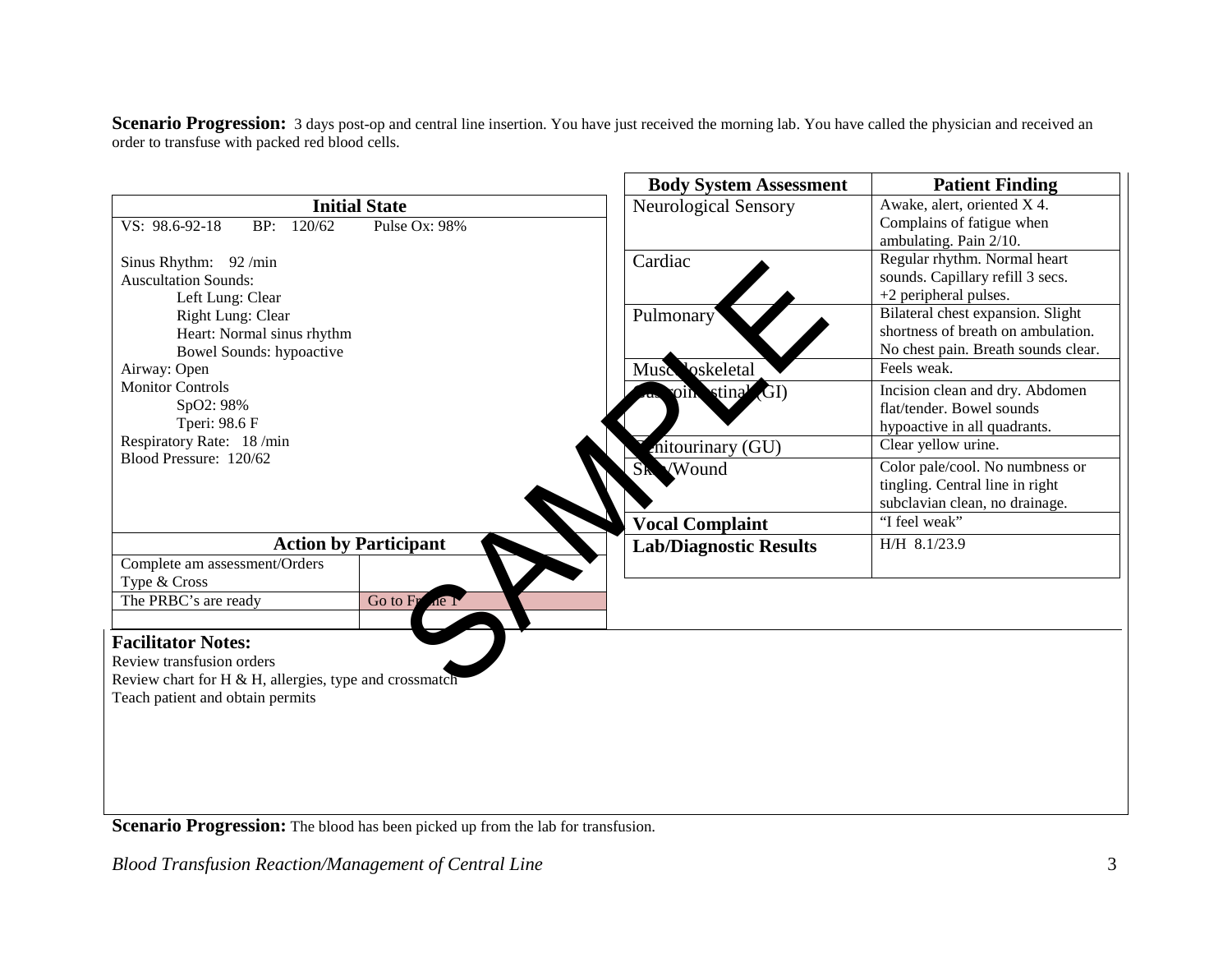|                                                                                                                                                                                                                 |                                                                                                                                                                                                                                                                                                                                                                                                                                                                                                                                                     | <b>Body System Assessment</b>                                        | <b>Patient Finding</b>                                                                                         |
|-----------------------------------------------------------------------------------------------------------------------------------------------------------------------------------------------------------------|-----------------------------------------------------------------------------------------------------------------------------------------------------------------------------------------------------------------------------------------------------------------------------------------------------------------------------------------------------------------------------------------------------------------------------------------------------------------------------------------------------------------------------------------------------|----------------------------------------------------------------------|----------------------------------------------------------------------------------------------------------------|
| BP: 118/64<br>VS: 98.6-88-18                                                                                                                                                                                    | <b>Frame 1</b><br>Pulse Ox: 98%                                                                                                                                                                                                                                                                                                                                                                                                                                                                                                                     | <b>Neurological Sensory</b>                                          | Awake, alert, oriented X 4.<br>Complains of fatigue when<br>ambulating.                                        |
| 88 /min<br>Sinus Rhythm:<br><b>Auscultation Sounds:</b><br>Left Lung: Clear                                                                                                                                     |                                                                                                                                                                                                                                                                                                                                                                                                                                                                                                                                                     | Cardiac                                                              | Regular rhythm. Normal heart<br>sounds. Capillary refill 3 secs.<br>+2 peripheral pulses.                      |
| Right Lung: Clear<br>Heart: Normal Sinus Rhythm<br><b>Bowel Sounds: Hypoactive</b>                                                                                                                              |                                                                                                                                                                                                                                                                                                                                                                                                                                                                                                                                                     | Pulmonary                                                            | Bilateral chest expansion. Slight<br>shortness of breath on ambulation.<br>No chest pain. Breath sounds clear. |
| Airway: Open                                                                                                                                                                                                    |                                                                                                                                                                                                                                                                                                                                                                                                                                                                                                                                                     | Musculoskele                                                         | Feels weak.                                                                                                    |
| <b>Monitor Controls</b><br>SpO2: 98%<br>Tperi: 98.6 F                                                                                                                                                           |                                                                                                                                                                                                                                                                                                                                                                                                                                                                                                                                                     | Gastrointestinal                                                     | Incision clean and dry. Abdomen<br>flat/tender. Bowel sounds<br>hypoactive in all quadrants.                   |
| <b>Respiratory Rate:</b><br>18 / min<br>Blood Pressure: 118/64                                                                                                                                                  |                                                                                                                                                                                                                                                                                                                                                                                                                                                                                                                                                     | GU)<br>Geni<br>purin                                                 | Clear yellow urine.                                                                                            |
|                                                                                                                                                                                                                 |                                                                                                                                                                                                                                                                                                                                                                                                                                                                                                                                                     | Ski<br>Wound                                                         | Color pale/cool. No numbness or<br>tingling. Central line in right<br>subclavian clean, no drainage.           |
|                                                                                                                                                                                                                 |                                                                                                                                                                                                                                                                                                                                                                                                                                                                                                                                                     | Vocal Complaint                                                      | "I feel weak"                                                                                                  |
|                                                                                                                                                                                                                 | <b>Action by Participant</b>                                                                                                                                                                                                                                                                                                                                                                                                                                                                                                                        | <b>Eab/Diagnostic Results</b>                                        |                                                                                                                |
| Obtain pre-transfusion vital signs.<br>Start transfusion.                                                                                                                                                       | Go to Frame 2                                                                                                                                                                                                                                                                                                                                                                                                                                                                                                                                       |                                                                      |                                                                                                                |
|                                                                                                                                                                                                                 |                                                                                                                                                                                                                                                                                                                                                                                                                                                                                                                                                     |                                                                      |                                                                                                                |
| <b>Facilitator Notes:</b><br>General Guidelines:<br>be Normal Saline. Do not use other solutions, especial<br>2. Do not put blood bags in the unit refrigerator.<br>5. Monitor vital signs per facility policy. | 1. Obtain blood products just prior to starting transfusion. IV 18-20 gauge) needs to be assessed for patency prior to picking the blood up from the lab. Fluids to<br>3. Blood products need to be infused within 4 hours of receipt from the blood bank (lab) to decrease risk of contamination and sepsis.<br>4. Watch patient carefully for first half hour. Most acute transfusion reactions occur during this time period.<br>6. Check blood bag with another licensed personnel. You will check the chart, blood bag and patient at bedside. | aining dextrose. The dextrose will cause coagulation of donor blood. |                                                                                                                |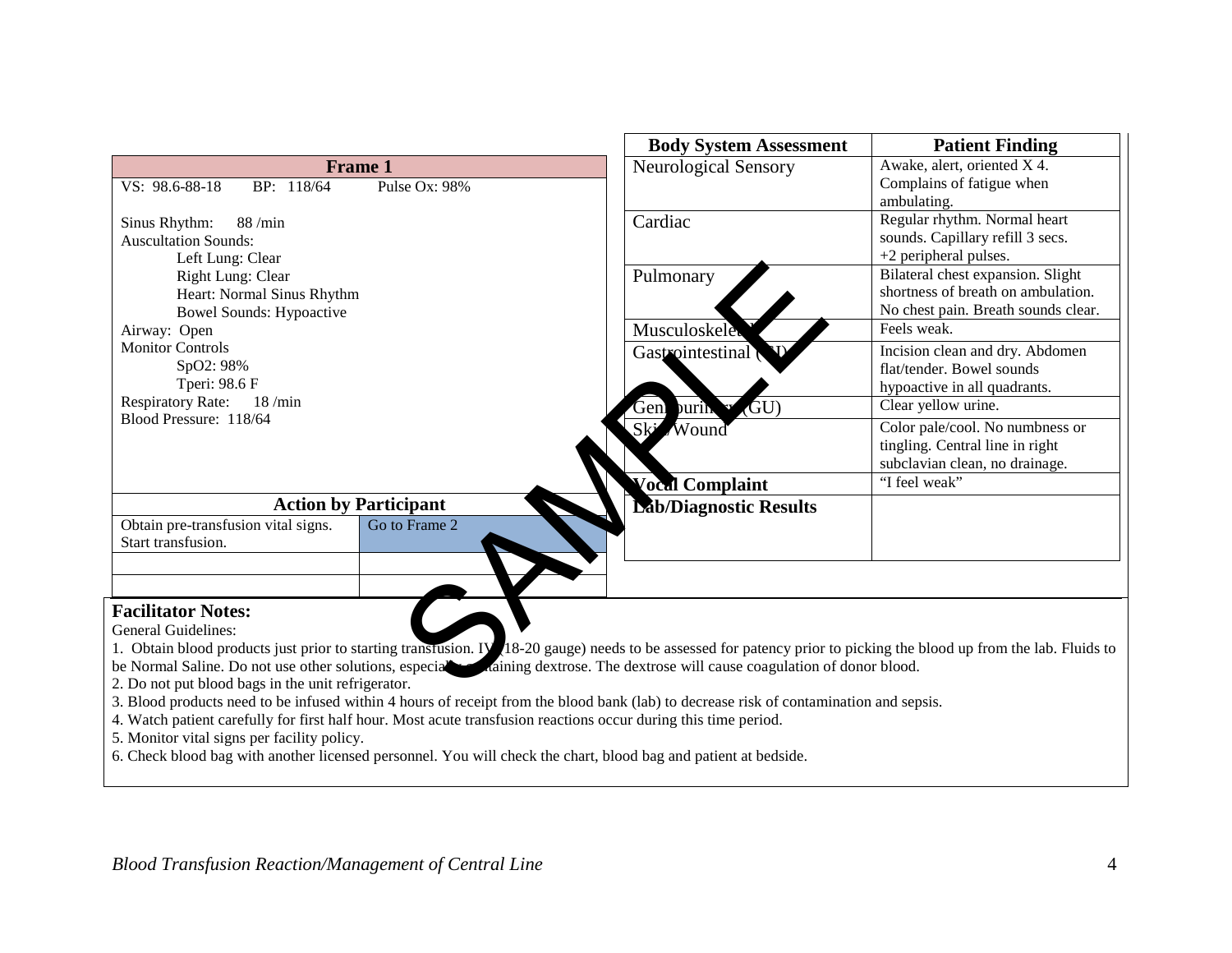|                                                                                                                                                                                                                                                                                                    |                                                                                                                                                                                                                                                                                                                                        | <b>Body System Assessment</b>   | <b>Patient Finding</b>                        |
|----------------------------------------------------------------------------------------------------------------------------------------------------------------------------------------------------------------------------------------------------------------------------------------------------|----------------------------------------------------------------------------------------------------------------------------------------------------------------------------------------------------------------------------------------------------------------------------------------------------------------------------------------|---------------------------------|-----------------------------------------------|
|                                                                                                                                                                                                                                                                                                    | <b>Frame 2</b>                                                                                                                                                                                                                                                                                                                         | <b>Neurological Sensory</b>     | Anxious                                       |
| VS: 101-110-24<br>BP: 90/60                                                                                                                                                                                                                                                                        | Pulse Ox: 94%                                                                                                                                                                                                                                                                                                                          | Cardiac                         | Sinus Tachycardia. Peripheral pulses<br>weak. |
| Sinus Rhythm: 110/min<br><b>Auscultation Sounds:</b>                                                                                                                                                                                                                                               |                                                                                                                                                                                                                                                                                                                                        | Pulmonary                       | Bilateral expansion. Clear breath<br>sounds.  |
| Left Lung: Clear                                                                                                                                                                                                                                                                                   |                                                                                                                                                                                                                                                                                                                                        | Musculoskeletal                 | Low back pain, weak.                          |
| Right Lung: Clear<br>Heart: Sinus tachycardia                                                                                                                                                                                                                                                      |                                                                                                                                                                                                                                                                                                                                        | Gastrointestin<br>$\angle$ (GI) | No change.                                    |
| <b>Bowel Sounds: Hypoactive</b>                                                                                                                                                                                                                                                                    |                                                                                                                                                                                                                                                                                                                                        | Genitouring 1 (GU               | No change.                                    |
| Airway: Open                                                                                                                                                                                                                                                                                       |                                                                                                                                                                                                                                                                                                                                        | Skin/Wound                      | Flushed.                                      |
| <b>Monitor Controls</b>                                                                                                                                                                                                                                                                            |                                                                                                                                                                                                                                                                                                                                        | <b>Vocal Complain</b>           | "I feel chills" or "my back hurts"            |
| SpO2: 94%<br>Tperi: 101 F<br>Respiratory Rate: 24 /min<br>Blood Pressure: 90/60                                                                                                                                                                                                                    |                                                                                                                                                                                                                                                                                                                                        | Lab/L renostic Results          |                                               |
|                                                                                                                                                                                                                                                                                                    | <b>Action by Participant</b>                                                                                                                                                                                                                                                                                                           |                                 |                                               |
| <b>Stop Transfusion</b>                                                                                                                                                                                                                                                                            | Go to Frame 3                                                                                                                                                                                                                                                                                                                          |                                 |                                               |
|                                                                                                                                                                                                                                                                                                    |                                                                                                                                                                                                                                                                                                                                        |                                 |                                               |
| <b>Facilitator Notes:</b><br>Recognize that patient is demonstrating S/S of A dte hemolytic nsfusion reaction: chills, fever, low back pain, flushing, tachycardia, tachypnea, hypotension,<br>vascular collapse, hemoglobinuria, hemoglobine variation and failure, shock, cardiac arrest, death. |                                                                                                                                                                                                                                                                                                                                        |                                 |                                               |
|                                                                                                                                                                                                                                                                                                    | Learner to: stop transfusion, hang a new bag of norms of the treat shock as needed. Monitor vital signs, obtain blood sample for serological testing, obtain urine<br>sample, and monitor I/O hourly. If patient continues to need blood, retype and crossmatch. Return the remainder of the blood product with the attached tubing to |                                 |                                               |

**Scenario Progression:** It is now 15 minutes after you started the transfusion.

Learner to: stop transfusion, hang a new bag of normal saline, treat shock as needed. Monitor vital signs, obtain blood sample for serological testing, obtain urine sample, and monitor I/O hourly. If patient continues to need blood, retype and crossmatch. Return the remainder of the blood product with the attached tubing to the blood bank.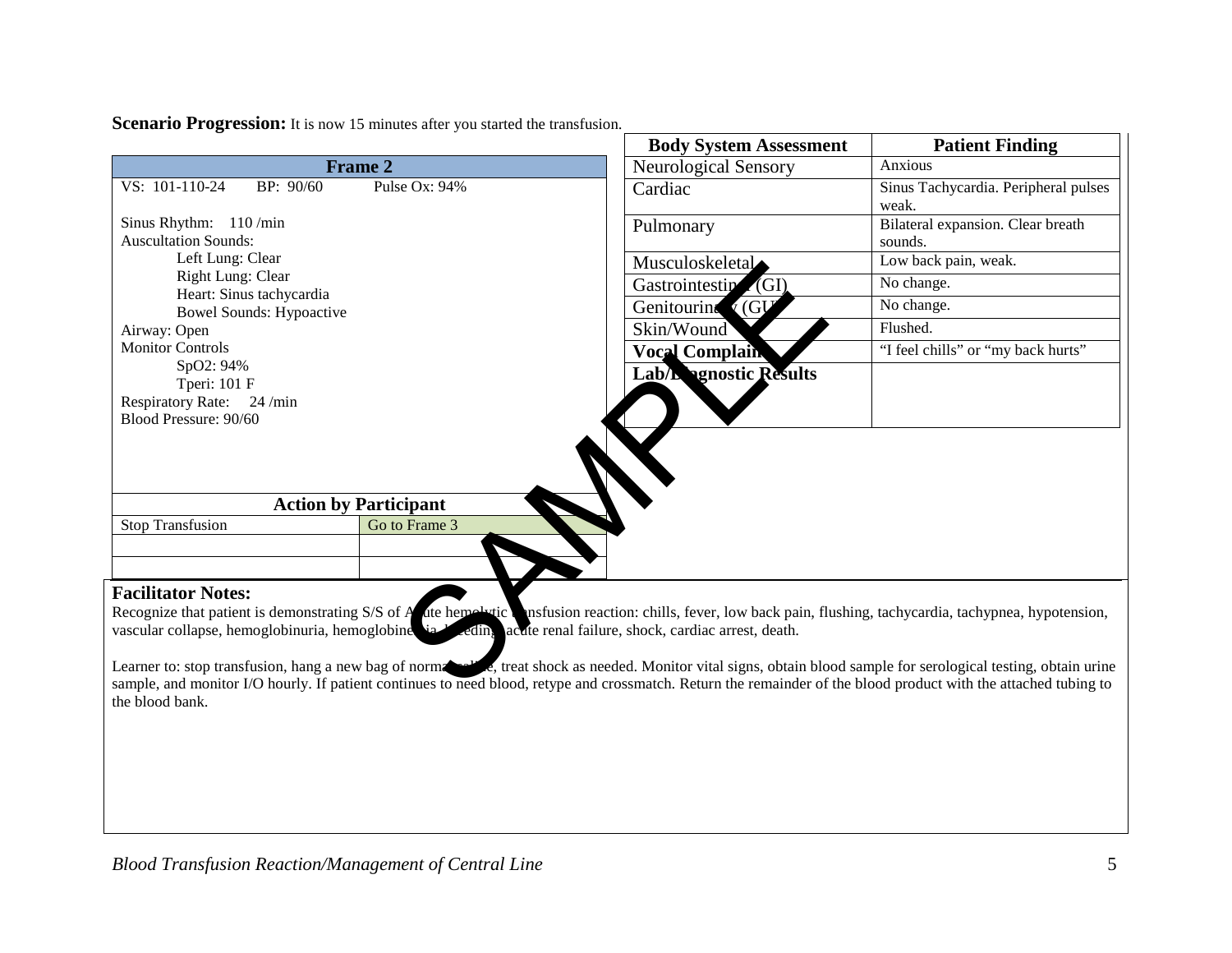**Scenario Progression:** It is now one hour later.

|                                                                                                                                                                                                                                                                                                                                                                                                                                                    | <b>Body System Assessment</b> | <b>Patient Finding</b>                                                                                         |
|----------------------------------------------------------------------------------------------------------------------------------------------------------------------------------------------------------------------------------------------------------------------------------------------------------------------------------------------------------------------------------------------------------------------------------------------------|-------------------------------|----------------------------------------------------------------------------------------------------------------|
| <b>Frame 3</b>                                                                                                                                                                                                                                                                                                                                                                                                                                     | Neurological Sensory          | Awake, alert, oriented X 4.                                                                                    |
| VS: 99-84-16<br>BP: 124/70<br>Pulse Ox: 98%                                                                                                                                                                                                                                                                                                                                                                                                        |                               | Complains of fatigue when<br>ambulating.                                                                       |
| Sinus Rhythm:<br>84/min<br><b>Auscultation Sounds:</b><br>Left Lung: Clear                                                                                                                                                                                                                                                                                                                                                                         | Cardiac                       | Regular rhythm. Normal heart<br>sounds. Capillary refill 3 secs.<br>$+2$ peripheral pulses.                    |
| Right Lung: Clear<br>Heart: Normal Sinus Rhythm<br><b>Bowel Sounds: Hypoactive</b>                                                                                                                                                                                                                                                                                                                                                                 | Pulmonary                     | Bilateral chest expansion. Slight<br>shortness of breath on ambulation.<br>No chest pain. Breath sounds clear. |
| Airway: Clear                                                                                                                                                                                                                                                                                                                                                                                                                                      | Museuloskeletal               | Feels weak.                                                                                                    |
| <b>Monitor Controls</b><br>SpO2: 98%<br>Tperi: 99F                                                                                                                                                                                                                                                                                                                                                                                                 | Gastro testinal (Gr)          | Incision clean and dry. Abdomen<br>flat/tender. Bowel sounds<br>hypoactive in all quadrants.                   |
| <b>Respiratory Rate:</b><br>16 / min<br>Blood Pressure: 124/70                                                                                                                                                                                                                                                                                                                                                                                     | tourinary (GU)<br>Ger         | Clear yellow urine.                                                                                            |
|                                                                                                                                                                                                                                                                                                                                                                                                                                                    | in/Wound                      | Color pale/cool. No numbness or<br>tingling. Central line in right<br>subclavian clean, no drainage.           |
|                                                                                                                                                                                                                                                                                                                                                                                                                                                    | <b>Mocal Complaint</b>        | "I feel better now."                                                                                           |
| <b>Action by Participant</b><br><b>Change Central Line Dressing</b>                                                                                                                                                                                                                                                                                                                                                                                | <b>Lab/Diagnostic Results</b> |                                                                                                                |
|                                                                                                                                                                                                                                                                                                                                                                                                                                                    |                               |                                                                                                                |
| <b>Facilitator Notes:</b><br>al line dressing.<br>Your patient is stable. It is now time to change the                                                                                                                                                                                                                                                                                                                                             |                               |                                                                                                                |
| Discuss the 3 ports to the central line. Take a separate in turner catheter, fill each port with a different color of food coloring to demonstrate where each port<br>exits the catheter. Discuss the infusate for each port: Distal Port-CVP monitoring, blood administration, High volume viscous fluids, and medications. Proximal<br>Port-blood sampling, medications, blood administration. Medial Port-TPN, medications if not used for TPN. |                               |                                                                                                                |

Perform sterile dressing change. Observe for strict sterile procedure.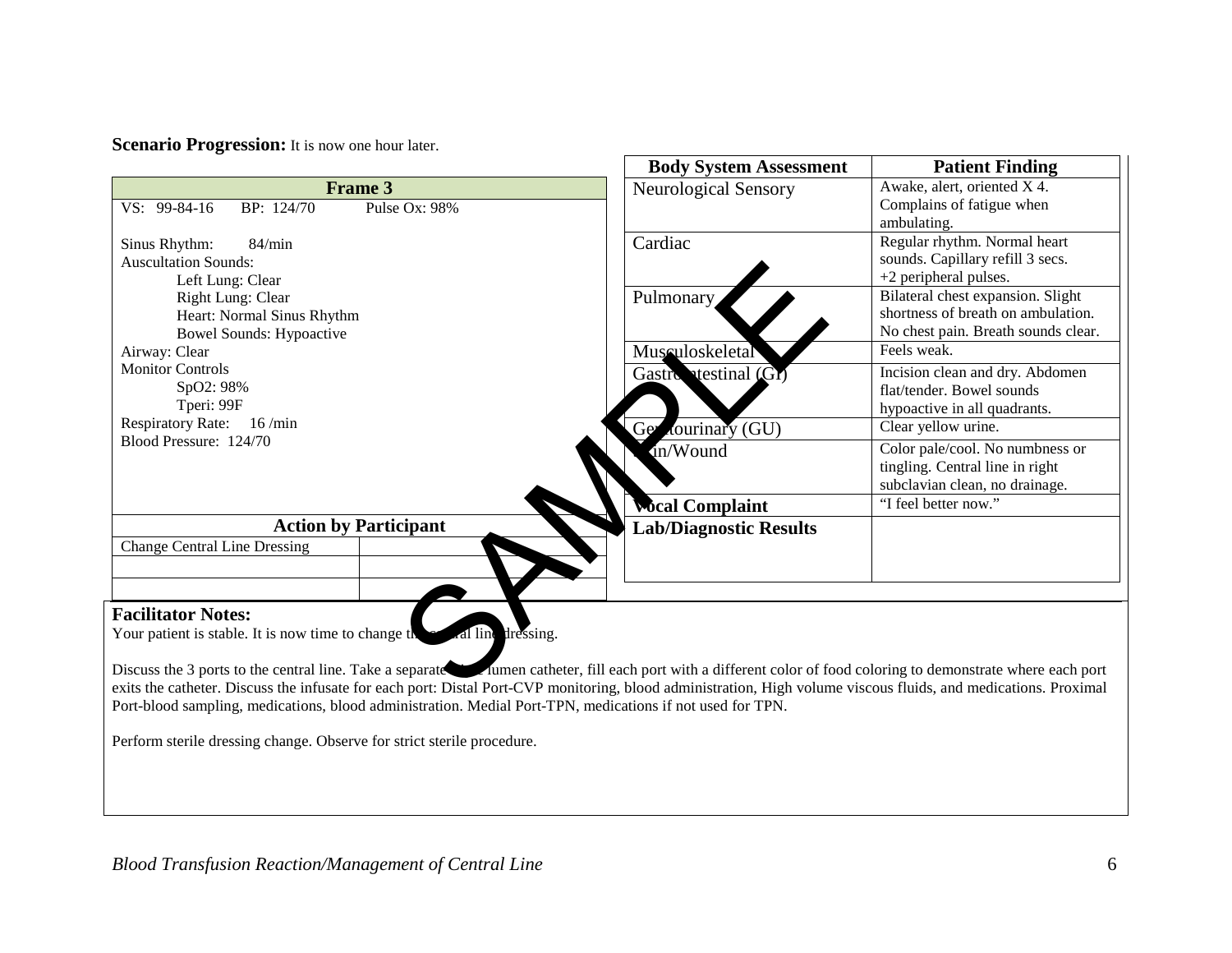## **DEBRIEFING**

Discuss acute transfusion reactions:

- a. Acute hemolytic
	- i. Cause
		- 1. Infusion of ABO incompatible blood
		- 2. Antibodies in the recipient's blood attach to antigens on transfused RBC's causing destruction
	- ii. Clinical Manifestations
		- 1. Chills, fever, low back pain, flushing, tachycardia tachypnea, hypothesion, vascular collapse, hemoglobinuria, hemoglobinemia, bleeding, acute renal failure, shock, cardiac arrest, death For the back pain, flushing, tachycardia tachypnea, hypothsion, vascinemia, bleeding, acute renal failure, shock, cardiac and the flusion<br>flusion<br>flusion<br>normal saline<br>ital signs<br>bood and urine samples<br>k if necessary<br>(O ho
	- iii. Treatment
		- 1. Stop transfusion
		- 2. Hang new normal saline
		- 3. Monitor vital signs
		- 4. Obtain blood and urine samples
		- 5. Treat shock if necessary
		- 6. Monitor I/O hourly
- b. Febrile, nonhemolytic
	- i. Cause
		- 1. Sensitization to donor WBC, platelets of
	- ii. Clinical Manifestations
		- 1. Sudden chills/fever, headache,  $\sum_i$  and lety, duscle pain
	- iii. Treatment
		- 1. Stop transfusion
		- 2. Give antipyretic
		- 3. May administer leukocyte loo blood products in future
- c. Anaphylactic
	- i. Cause
		- 1. IgA antibod
	- ii. Clinical Manifestation
		- 1. Anxiety, urticaria, when  $\Delta$ ng, progressing to cyanosis, shock, possible cardiac arrest
	- iii. Treatment
		- 1. Stop transfusion
		- 2. CPR, if needed
		- 3. Epinephrine injection 0.4 ml of a 1:1000 solution subq or 0.1 ml of 1:1000 solution diluted to 10 ml with saline for IV use.
		- 4. Transfuse with washed RBC in future or use blood from IgA deficient donor.
- d. Circulatory Overload
	- i. Cause
		- 1. Fluid is more than the patient's cardiac/pulmonary status can accommodate.
	- ii. Clinical Manifestation